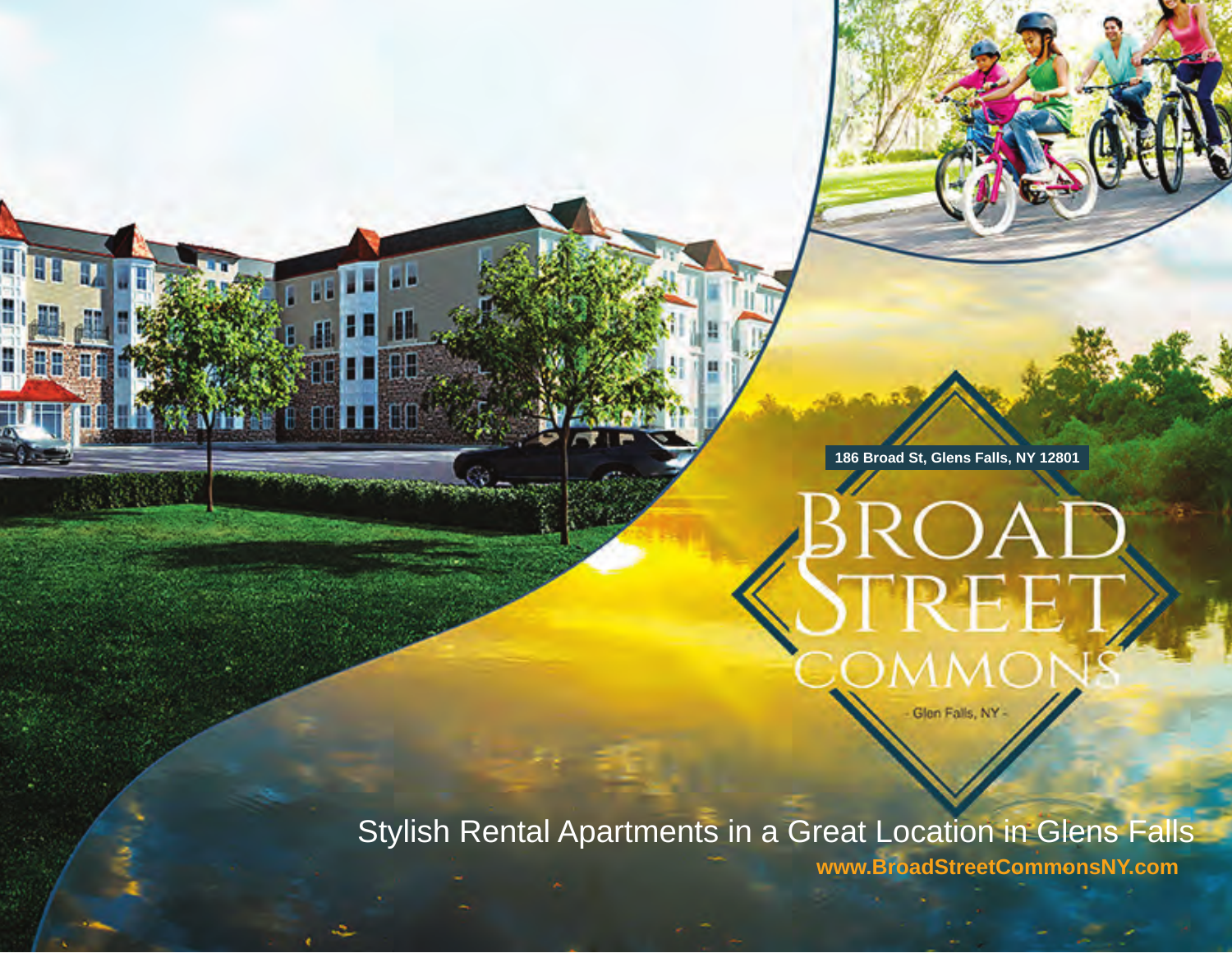### **CONVENIENT LOCATION** SO CLOSE TO EVERYTHING YOU WANT AND NEED

Broad Street Commons is centrally located along the Broad Street Gateway Corridor, linking the Northway (Route 87) with downtown Glens Falls. A vibrant shopping and services district awaits you, with a wide range of restaurant choices and retail stores along Broad Street, including a Hannaford Supermarket directly across the street. Easily accessible for cars and pedestrians, Greater Glens Falls Transit buses also stop steps from the building – taking you anywhere you want to go. With free on-site parking, Broad Street Commons combines superior quality rental apartments and easy access, with so many local amenities right at your building's doorstep.

## **THE LIFESTYLE YOU DESERVE**

At Broad Street Commons, our LEED Certified Silver Building, eco-friendly state of the art apartments allow for a comfortable, yet stylish lifestyle in a convenient location. Each newly constructed, airy apartment will create pride and comfort in your new home. We offer easy to use in-building laundry facilities and all the modern conveniences. Additionally, the building also has live-in maintenance staff on call for your needs. Broad Street Commons gives you the worry-free lifestyle you have been searching for – at rents that make sense.

### **APARTMENT FEATURES**

Broad Street Commons features spacious kitchens with brand new Energy Star appliances including brand new Energy Star microwaves, dishwashers, ranges and refrigerators. The bedrooms are so spacious, with large closets for your pleasure. Living spaces have stylish decorator hard surface flooring and newly tiled bathrooms. With individual resident-controlled Energy Star heating and air conditioning, you will always be comfortable. Broad Street Commons is a place you will be proud to call home.

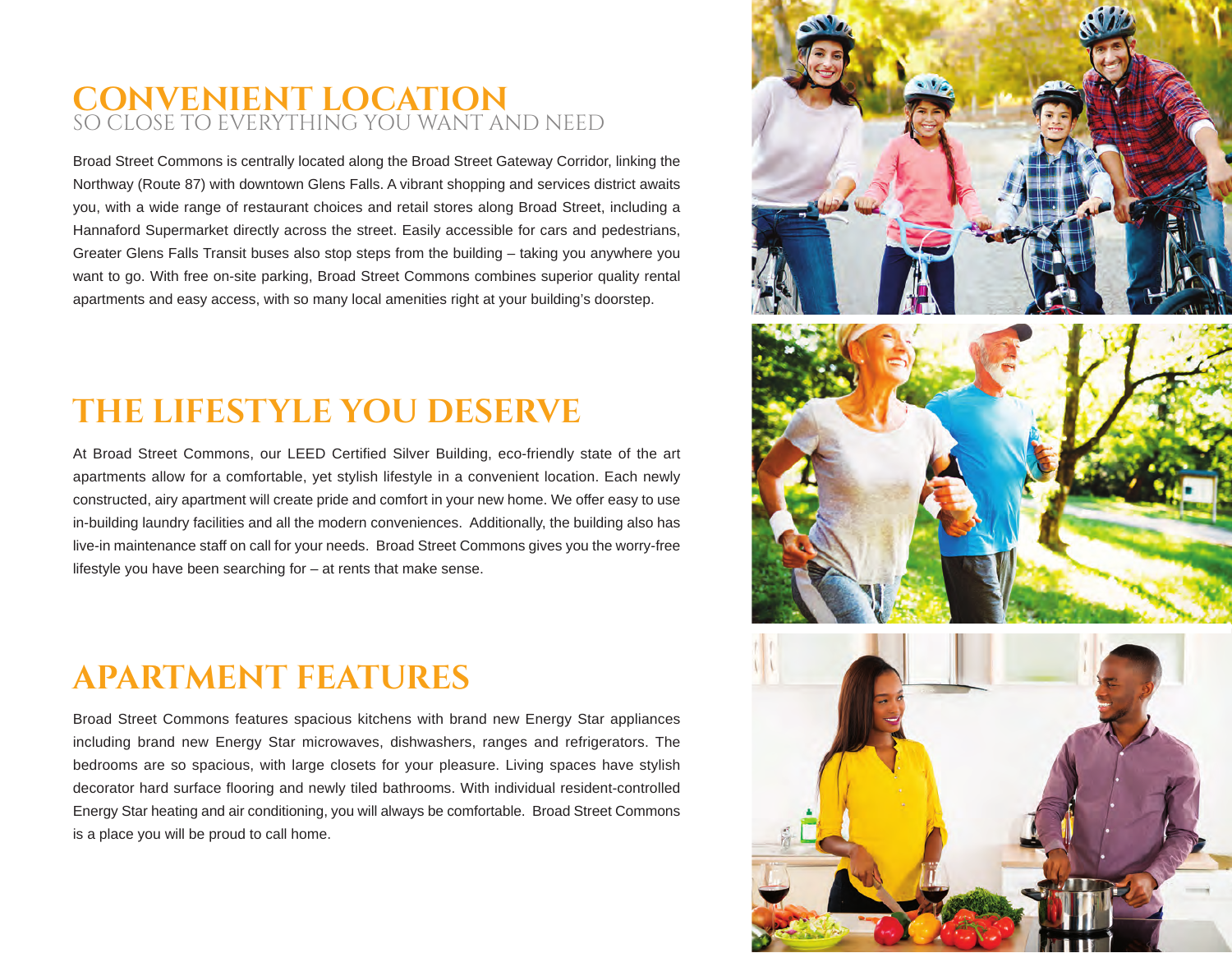

## **Special Brand New Fantastic Apartments 11 SPECIAL BRAND NEW FASTER**

### Maximum Incomes

Different apartments at Broad Street Commons have different maximum allowable household incomes, as detailed here:

|           | Household Size   Income Limit |
|-----------|-------------------------------|
| 1 Person  | \$26,350                      |
| 2 Persons | \$30,100                      |

### **For People Supported by AIM Services Inc:** One Bedroom Apartments Rent - **\$578/Month**\*

\*For applicants who qualify and meet OPWDD guidelines, rental assistance will be available.

### Qualification Guidelines

- Applicant must be Disabled as defined by HUD & OPWDD Guidelines
- Need for Related Support Services coordinated by AIM Services Inc.**\***\*, which are optional
- Approval of Applicant by NYS OPWDD
- Household Incomes below the maximum incomes



www.aimservicesinc.org/broadstreetcommons

AIM Services Inc., the leader in providing innovative supports for people of all ages with developmental disabilities, will be the in-house organization coordinating housing services\*\*\* to Broad Street Commons residents.

#### HOW IT WORKS

Using a combination of Independent Supports & Services, Community Habilitation, and technology, AIM Services Inc., will support residents. With these services, people can receive assistance with:

#### • Staff support

*(*AIM Services *Inc., will work with each person to determine the level of support needed)*

- Managing finances and staffing *(approving timesheets, etc.)*
- Access to community-based day services, volunteer opportunities, and recreation
- Access to employment services
- Access to 24-hour support

• Rent is subsidized through OPWDD plans (other funding options may be available)

• Self Direction

#### INTERESTED IN LEARNING MORE?

Visit aimservicesinc.org/broadstreetcommons to learn more and to fill out our interest form or contact our Housing Navigation Services at 518-728-2269 or broadstreetcommons@aimservicesinc.org

\* Tenant pays hot water, electric, cooking electric and A/C.

\*\* Residents are free to choose any OPWDD-approved service provider. All services are optional at the discretion of the resident.

\*\* Residents have complete choice of service providers and can therefore choose to have another agency coordinate or supply services.

These incomes are calculated just prior to signing a lease on the apartment. if the income rises or falls after the time of the income qualifications, this will not affect qualification. However, this assumes that the income qualification was correct and true at the time of the qualification.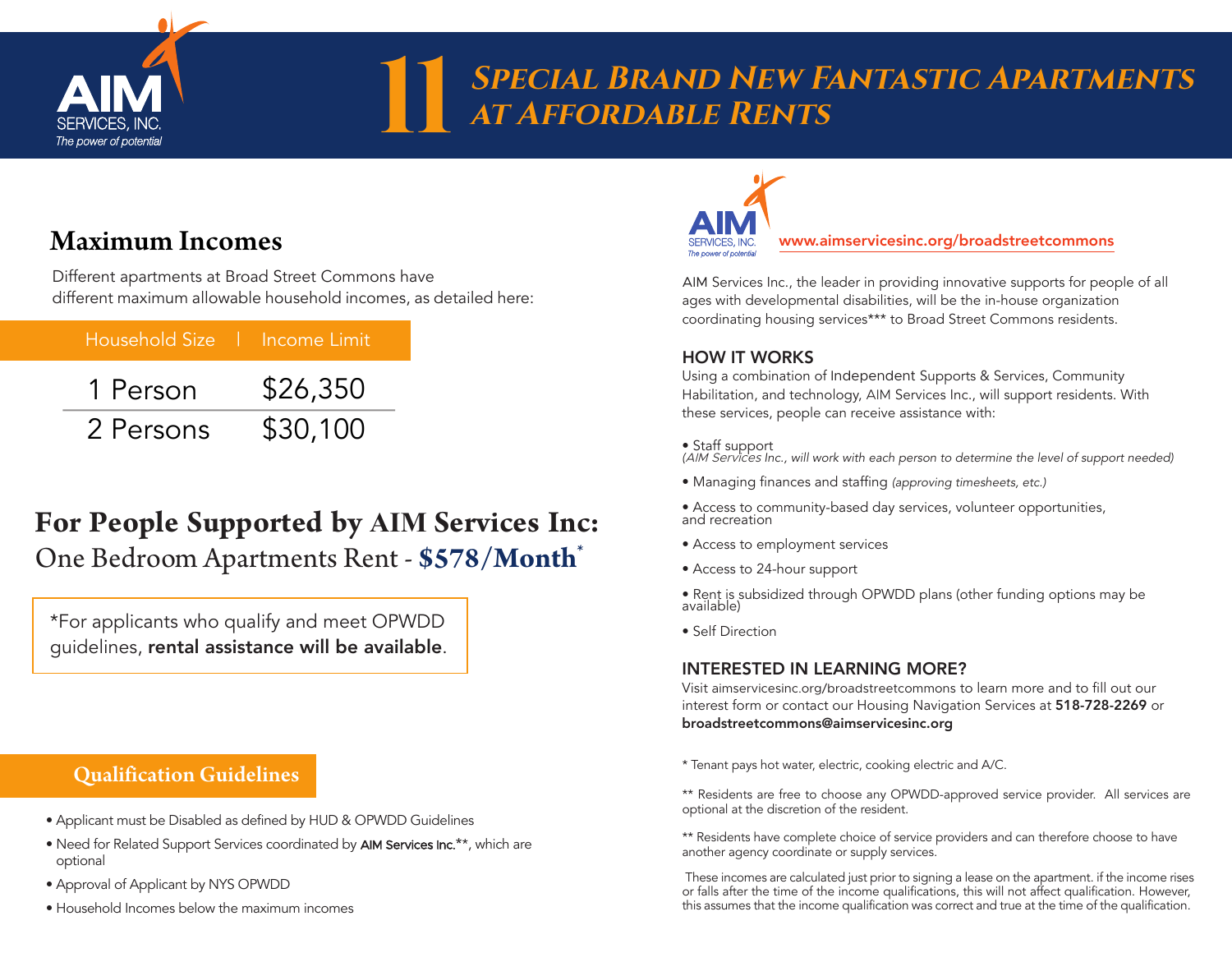

APPROX. 726 SF- ONE BEDROOM *(STANDARD)*



#### APPROX. 726 SF- ONE BEDROOM *(ACCESSIBLE)*





These are a few examples of the apartment layouts available. Apartment layout, features and square footages will vary depending on location in the building and are subject to change.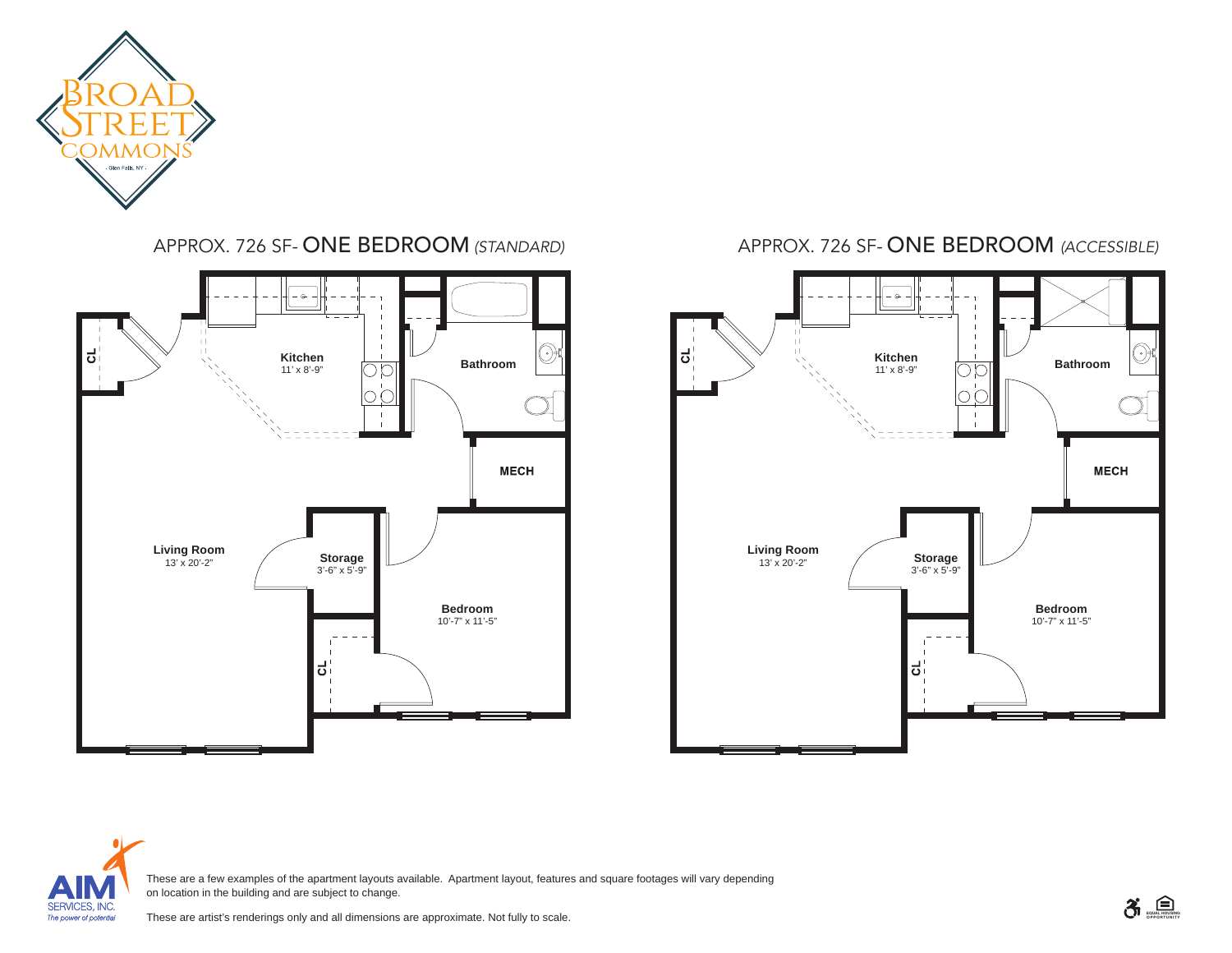# THESE APARTMENTS WILLFILL QUICKLY **APPLY TODAY!**

All Applications are will be handled according to a Fair Housing and Marketing Plan approved by the State of New York Homes and Community Renewal.We want to thank the State of New York, Regions Affordable Housing and the City of Glen Falls for their strong support, which makes the rents at Broad Street Commons possible.



- Glen Falls, NY -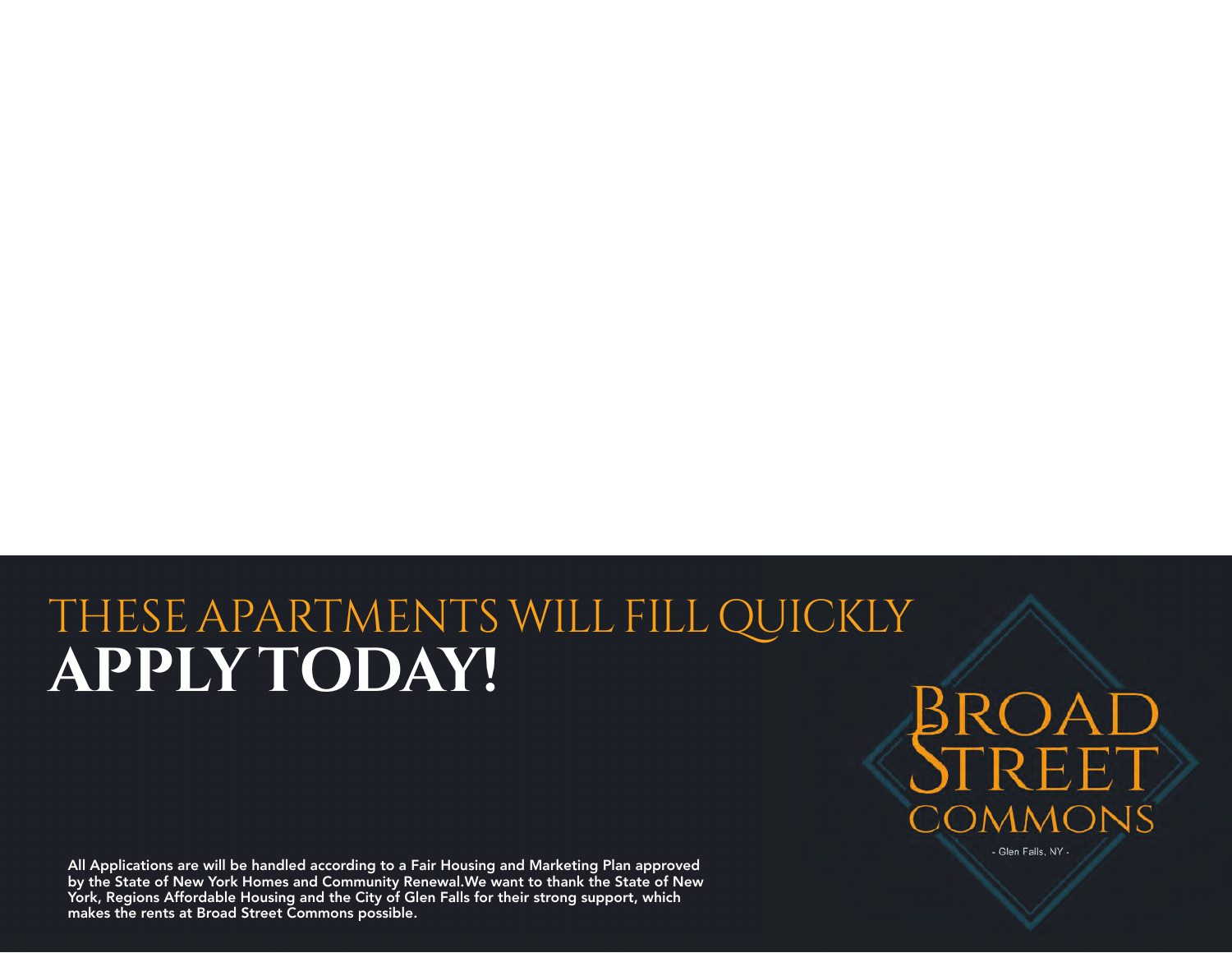

![](_page_5_Picture_1.jpeg)

- A. Hannaford Plaza Hannaford Supermarket Anytime Fitness Pizza Jerks Restaurant UPS Store Lyn Nail Salon East Wok Restaurant Fantastic Sam's Salon Scott's Hallmark
- B. Steve's Place Cafe
- C. Dunkin Donuts<br>D Kerrie's Northw
- **D** Kerrie's Northway Diner<br>**E.** Lox of Bagels
- Lox of Bagels
- **F.** Talk of the Town Restaurant<br>**G.** Hudson Headwaters Health
- Hudson Headwaters Health Center on Broad
- H. U.S. Post Office
- I. Grateful Den Restaurant
- J. Sullivan's Capital Grill
- K. Glens Falls Hospital
- L. Big Cross Stress School
- M. Glens Falls High School
- N. Doc's Restaurant
- O. Raul's Mexican Grill P. Crandall Public Library
- 
- Q. Siam Thai Restaurant<br>R. Adirondack Theatre F R. Adirondack Theatre Festival<br>S. Craft on 9
- Craft on 9
- T. Cool Beans Café
- U. Walgreens Pharmacy
- V. CVS Pharmacy
- W. Cole's Woods Park
- X. Crandall Park<br>Y. Great Escape
- Great Escape Amusement Park

Broad **COMMONS** Glen Falls, NY -

186 Broad St, Glens Falls, NY 12801 **www.BroadStreetCommonsNY.com**

**EQUAL HOUSING OPPORTUNITY**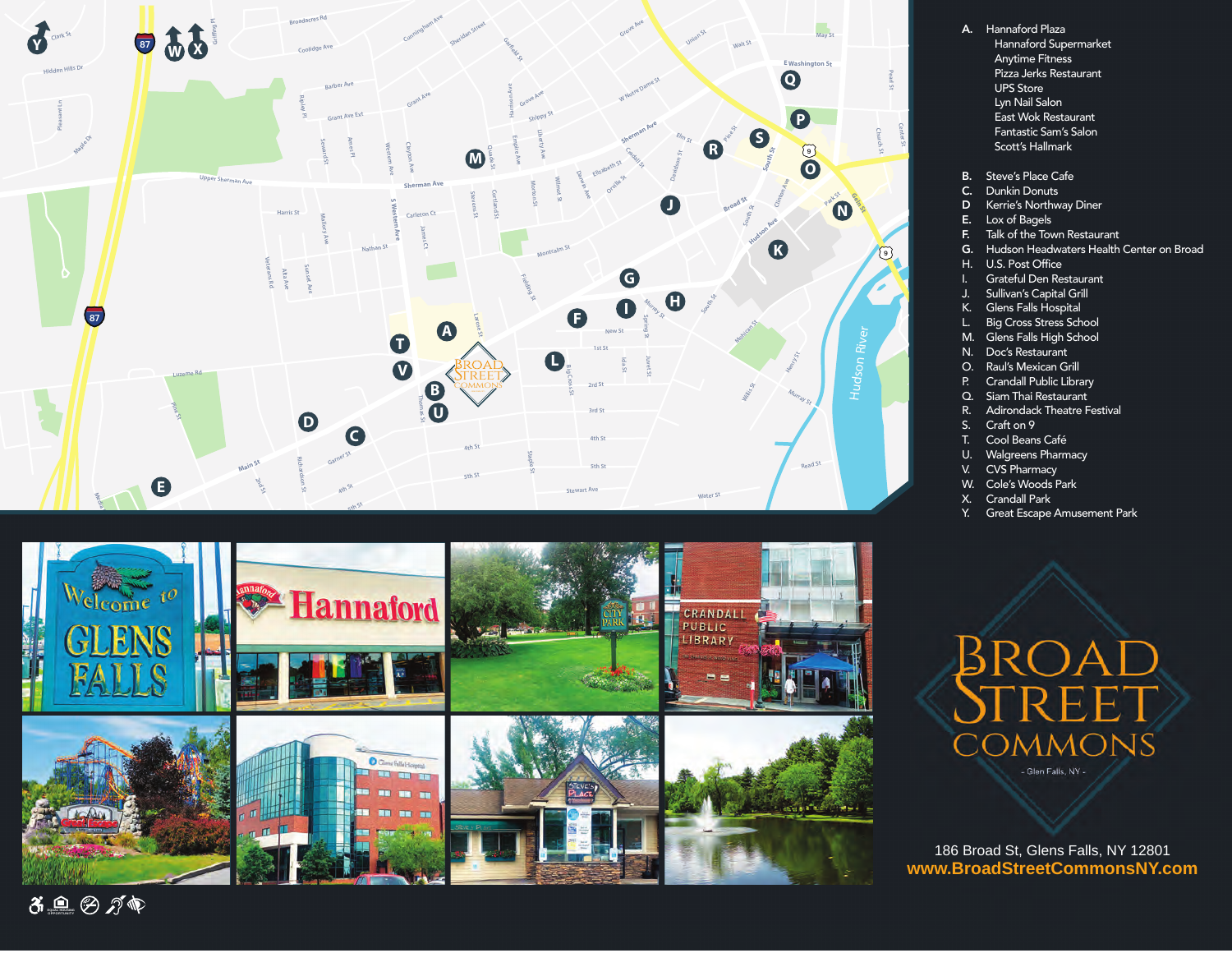![](_page_6_Picture_0.jpeg)

#### **APPLICANT INFORMATION**

| Please fill in your previous address here (if at current address for less than 2 years) |                                                                                                                                                                                                                                |
|-----------------------------------------------------------------------------------------|--------------------------------------------------------------------------------------------------------------------------------------------------------------------------------------------------------------------------------|
|                                                                                         |                                                                                                                                                                                                                                |
|                                                                                         |                                                                                                                                                                                                                                |
|                                                                                         |                                                                                                                                                                                                                                |
|                                                                                         |                                                                                                                                                                                                                                |
|                                                                                         | Choose One: Annual Gross Income_____________________ Weekly Gross Income__________ Monthly Gross Income__________                                                                                                              |
|                                                                                         |                                                                                                                                                                                                                                |
|                                                                                         |                                                                                                                                                                                                                                |
| CO-APPLICANT INFORMATION (if applicable)                                                |                                                                                                                                                                                                                                |
|                                                                                         |                                                                                                                                                                                                                                |
|                                                                                         |                                                                                                                                                                                                                                |
|                                                                                         |                                                                                                                                                                                                                                |
|                                                                                         |                                                                                                                                                                                                                                |
|                                                                                         |                                                                                                                                                                                                                                |
|                                                                                         | Home Telephone________________________Work Telephone ____________________________ Email Address_____________________                                                                                                           |
|                                                                                         |                                                                                                                                                                                                                                |
| Please fill in your previous address here (if at current address for less than 2 years) |                                                                                                                                                                                                                                |
|                                                                                         |                                                                                                                                                                                                                                |
|                                                                                         |                                                                                                                                                                                                                                |
|                                                                                         | Choose One: Annual Gross Income___________________ Weekly Gross Income__________ Monthly Gross Income_________                                                                                                                 |
|                                                                                         | Other Sources of Income Delaware and the contract of the contract of the contract of the contract of the contract of the contract of the contract of the contract of the contract of the contract of the contract of the contr |

(include everyone that will be living in the apartment including co-applicant)

| First Name | Last Name | Age | Sex | Relation to Applicant |
|------------|-----------|-----|-----|-----------------------|
|            |           |     |     |                       |
|            |           |     |     |                       |

![](_page_6_Picture_5.jpeg)